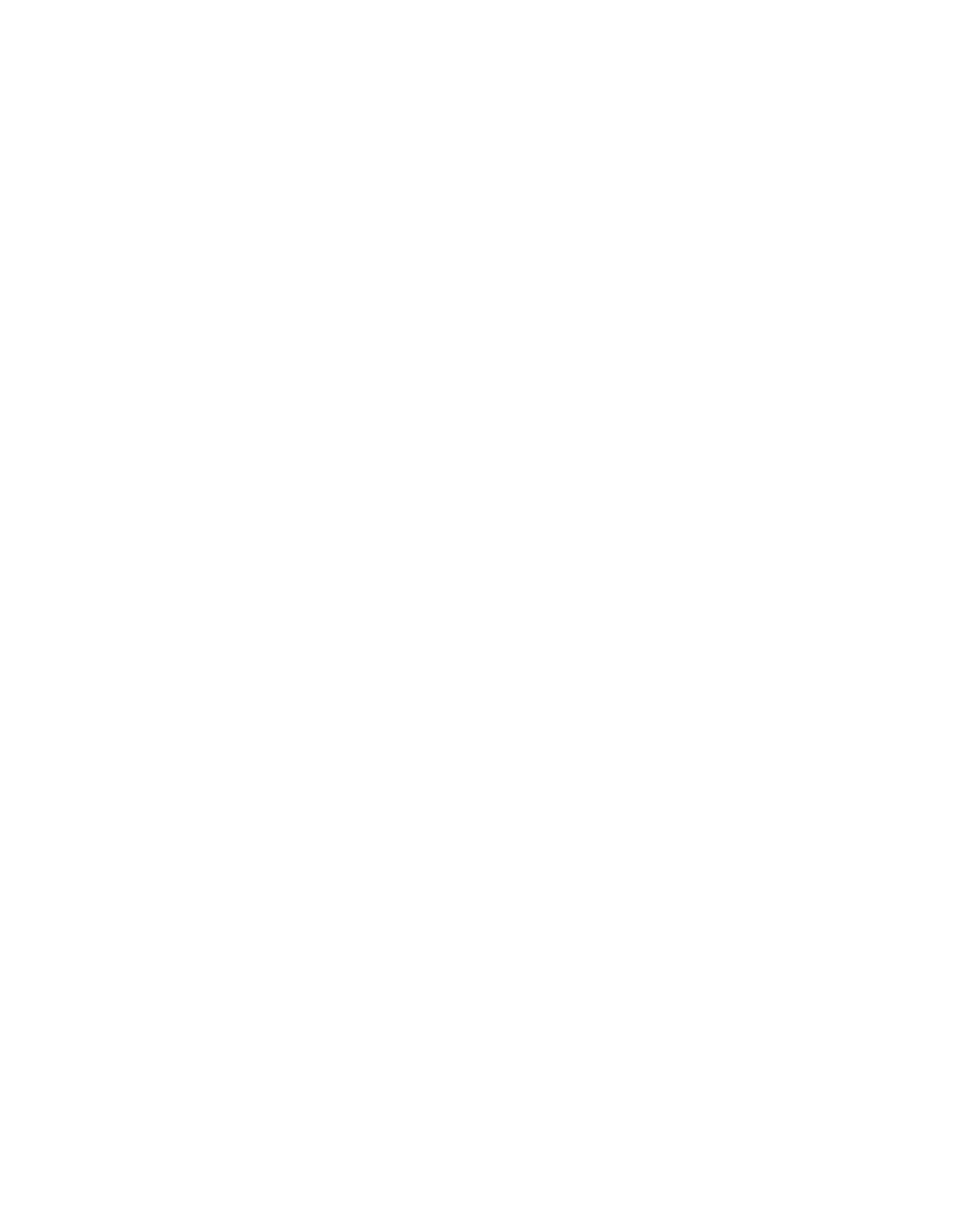### PROVINCE OF QUEBEC VILLAGE OF SENNEVILLE

BY-LAW Nº 442

### BY-LAW REGULATING THE DEMOLITION OF IMMOVABLES

NOTICE OF MOTION: MAY 27, 2013 ADOPTION: JULY 2, 2013 COMING INTO FORCE: AUGUST 21, 2013

| <b>By-Law Modifications</b> |                          |  |  |  |
|-----------------------------|--------------------------|--|--|--|
| <b>By-Law number</b>        | <b>Coming into force</b> |  |  |  |
| 442-1                       | MAY 6, 2015              |  |  |  |
|                             |                          |  |  |  |
|                             |                          |  |  |  |
|                             |                          |  |  |  |
|                             |                          |  |  |  |
|                             |                          |  |  |  |
|                             |                          |  |  |  |
|                             |                          |  |  |  |

**THE MUNICIPAL COUNCIL DECREES THE FOLLOWING:**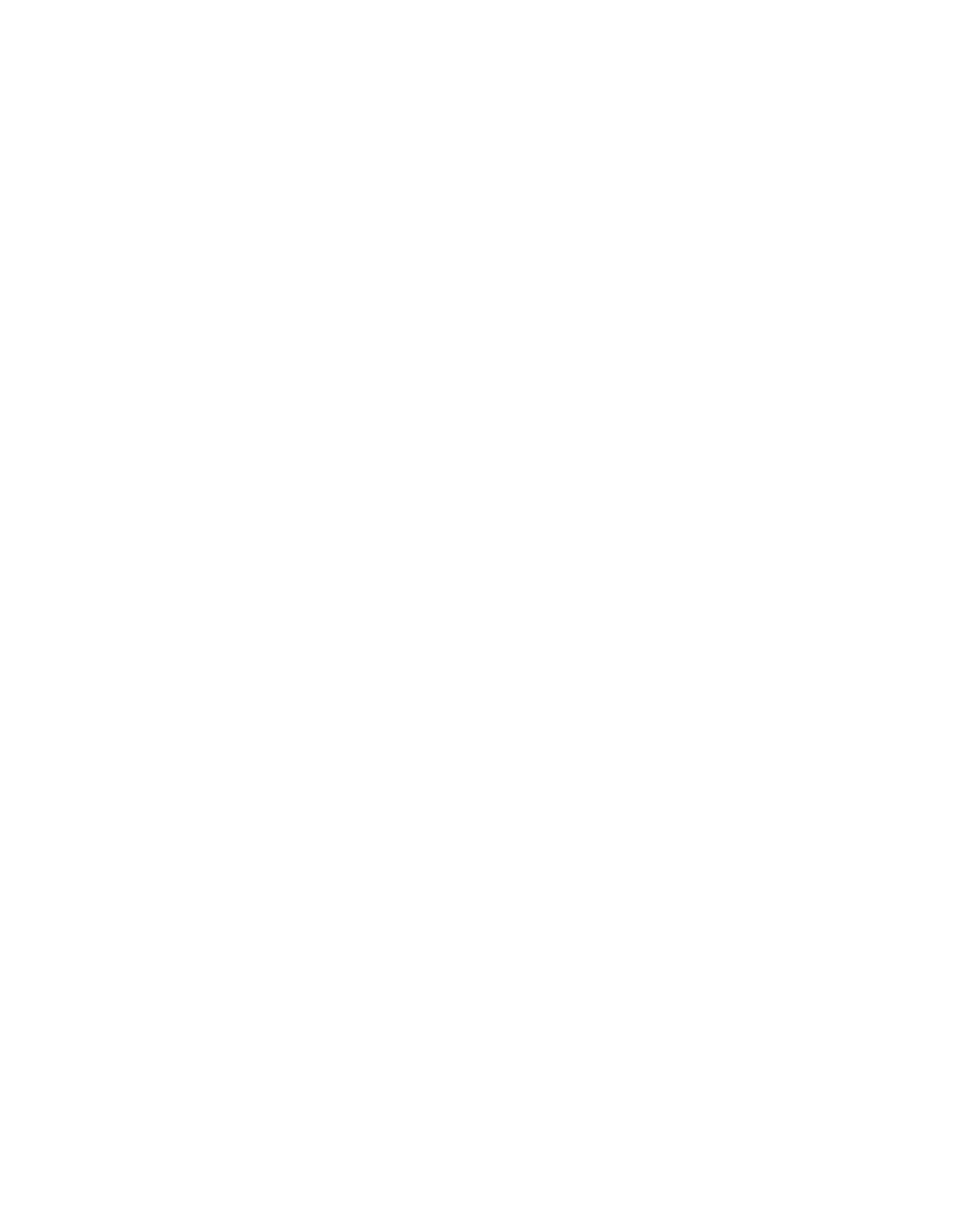

## **BY - L A W RE G U L A T I N G T H E DE M O L I T I O N O F IM M O V A B L E S N <sup>O</sup> 4 4 2**

**TABLE OF CONTENTS**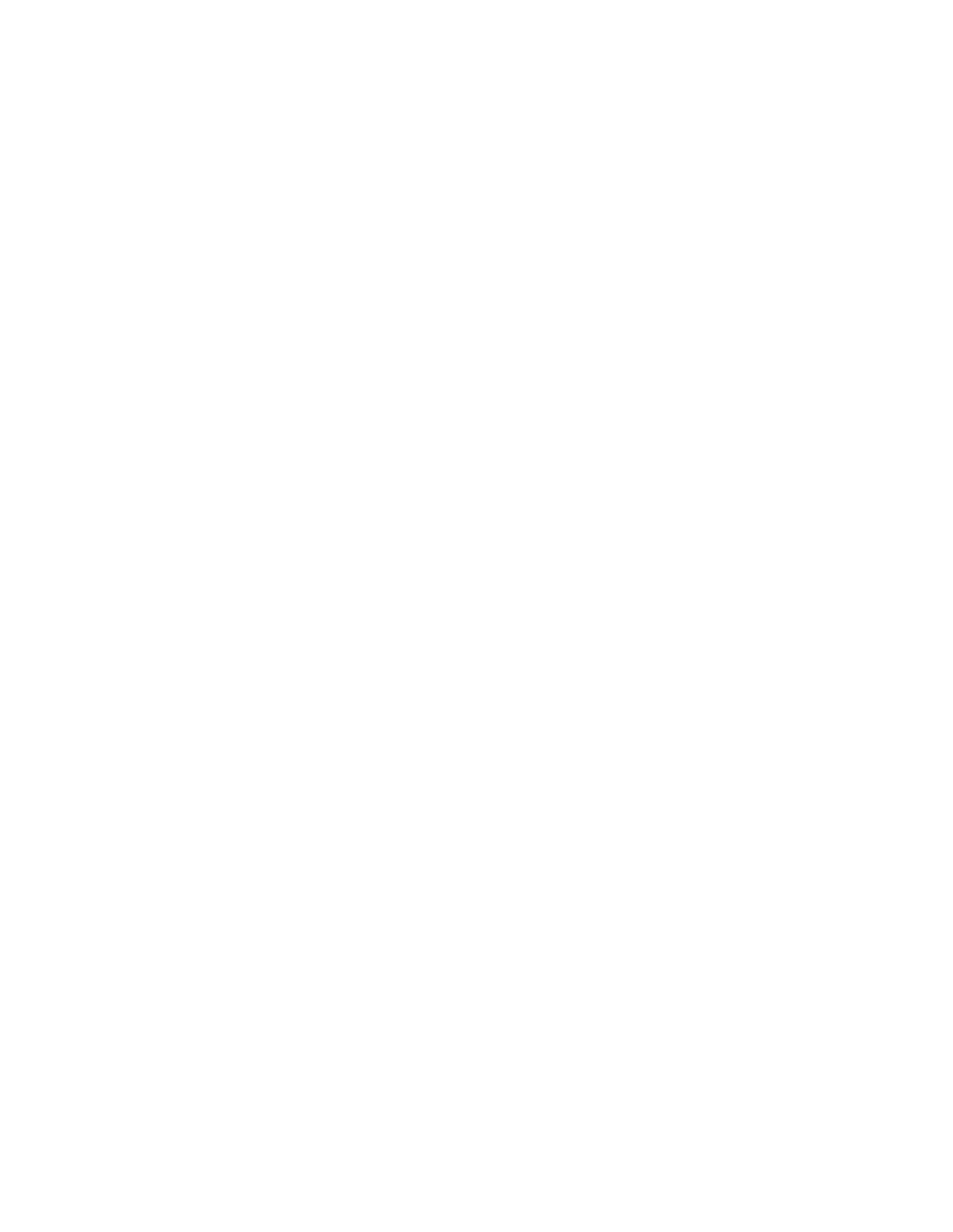### TABLE OF CONTENTS

## **TABLE OF CONTENTS**

|                | Division 1.1:    |  |                                                                                      |  |
|----------------|------------------|--|--------------------------------------------------------------------------------------|--|
| 1.1.1<br>1.1.2 |                  |  |                                                                                      |  |
| 1.1.3          |                  |  |                                                                                      |  |
| 1.1.4          |                  |  |                                                                                      |  |
| 1.1.5          |                  |  |                                                                                      |  |
|                | Division 1.2:    |  |                                                                                      |  |
| 1.2.1          |                  |  |                                                                                      |  |
| 1.2.2          |                  |  |                                                                                      |  |
| 1.2.3          |                  |  |                                                                                      |  |
|                | Division 1.3:    |  |                                                                                      |  |
| 1.3.1          |                  |  |                                                                                      |  |
| 1.3.2          |                  |  |                                                                                      |  |
| 1.3.3          |                  |  |                                                                                      |  |
|                |                  |  |                                                                                      |  |
|                |                  |  | CHAPTER 2: Provisions Relating to the Eligibility and Processing of an Application 7 |  |
|                | Division 2.1:    |  |                                                                                      |  |
| 2.1.1          |                  |  |                                                                                      |  |
| 2.1.2          |                  |  |                                                                                      |  |
| 2.1.3          |                  |  |                                                                                      |  |
| 2.1.4          |                  |  |                                                                                      |  |
| 2.1.5<br>2.1.6 |                  |  |                                                                                      |  |
|                |                  |  |                                                                                      |  |
|                | Division 2.2:    |  |                                                                                      |  |
| 2.2.1          |                  |  |                                                                                      |  |
| 2.2.2          |                  |  |                                                                                      |  |
| 2.2.3          |                  |  |                                                                                      |  |
|                | Division 2.3:    |  |                                                                                      |  |
| 2.3.1          |                  |  |                                                                                      |  |
| 2.3.2          |                  |  |                                                                                      |  |
| 2.3.3<br>2.3.4 |                  |  |                                                                                      |  |
| 2.3.5          |                  |  |                                                                                      |  |
| 2.3.6          |                  |  |                                                                                      |  |
| 2.3.7          |                  |  |                                                                                      |  |
| 2.3.8          |                  |  |                                                                                      |  |
| 2.3.9          |                  |  |                                                                                      |  |
|                | 2.3.10           |  |                                                                                      |  |
|                | 2.3.11<br>2.3.12 |  |                                                                                      |  |
|                | 2.3.13           |  |                                                                                      |  |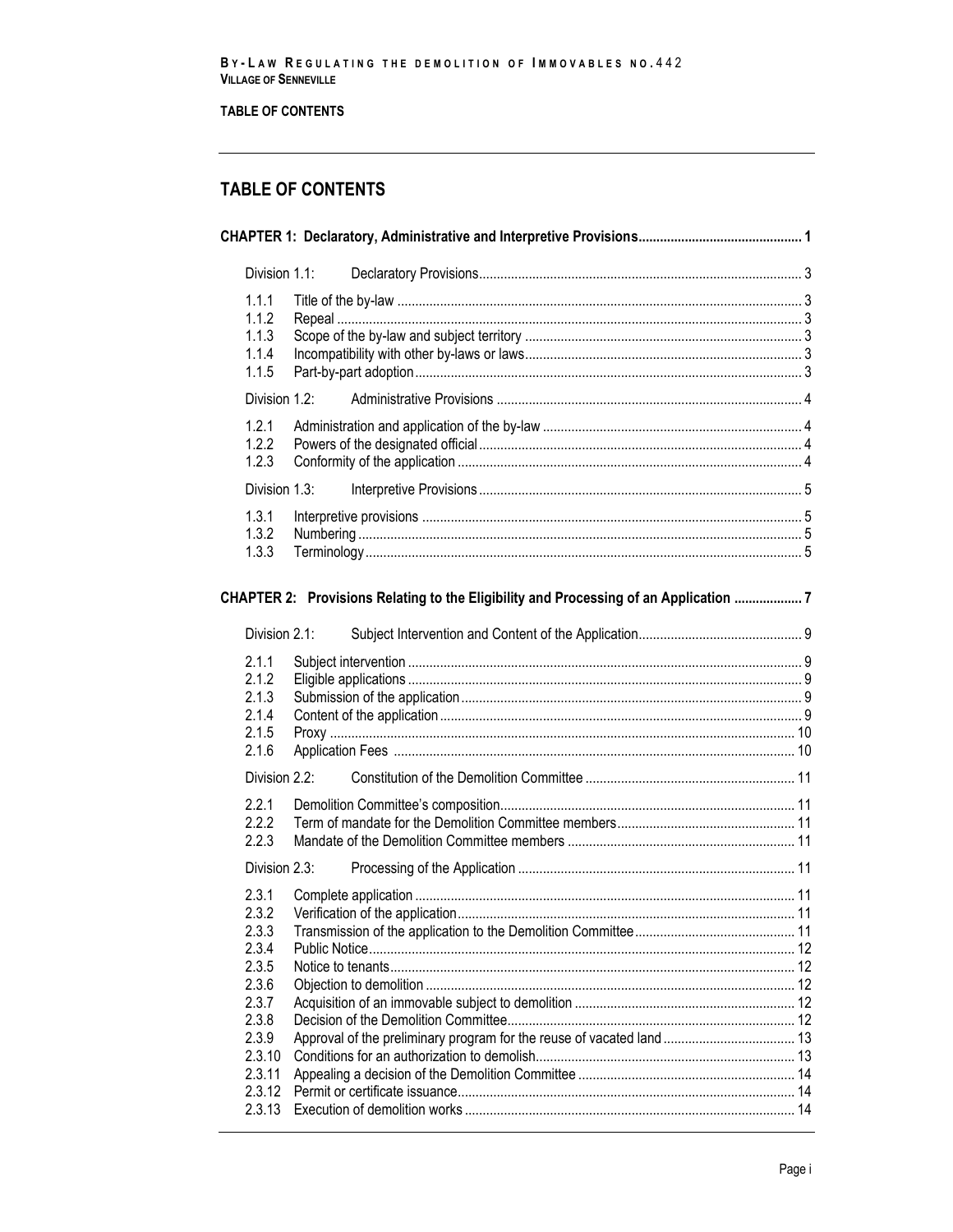#### **B Y - L A W R E G U L A T I N G T H E D E M O L I T I O N OF I M M O V A B L E S N O .** 4 4 2 **VILLAGE OF SENNEVILLE**

### **TABLE OF CONTENTS**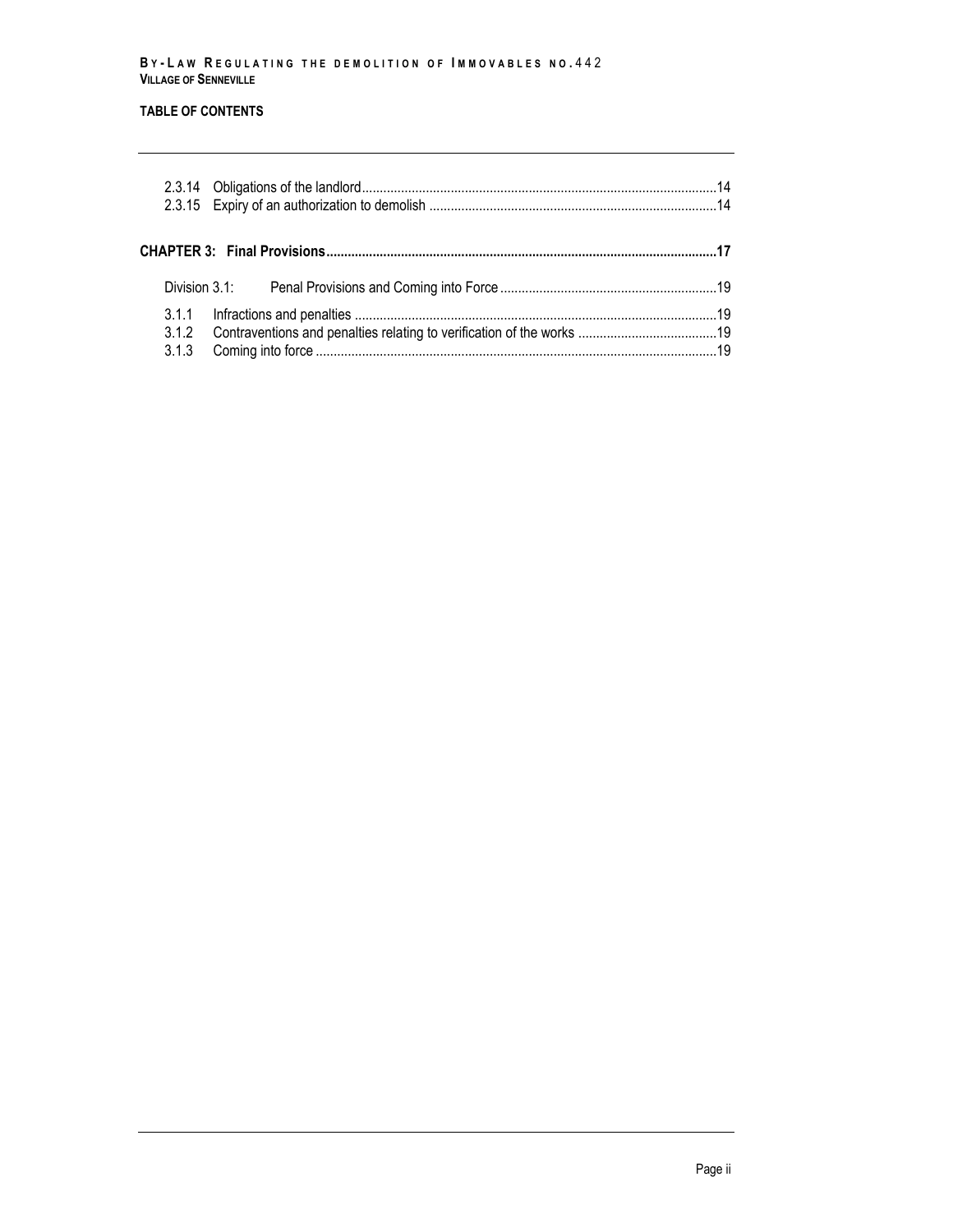

## **BY - L A W RE G U L A T I N G T H E DE M O L I T I O N O F IM M O V A B L E S N <sup>O</sup> 4 4 2**

<span id="page-8-0"></span>**CHAPTER 1:**

**Declaratory, Administrative and Interpretative Provisions**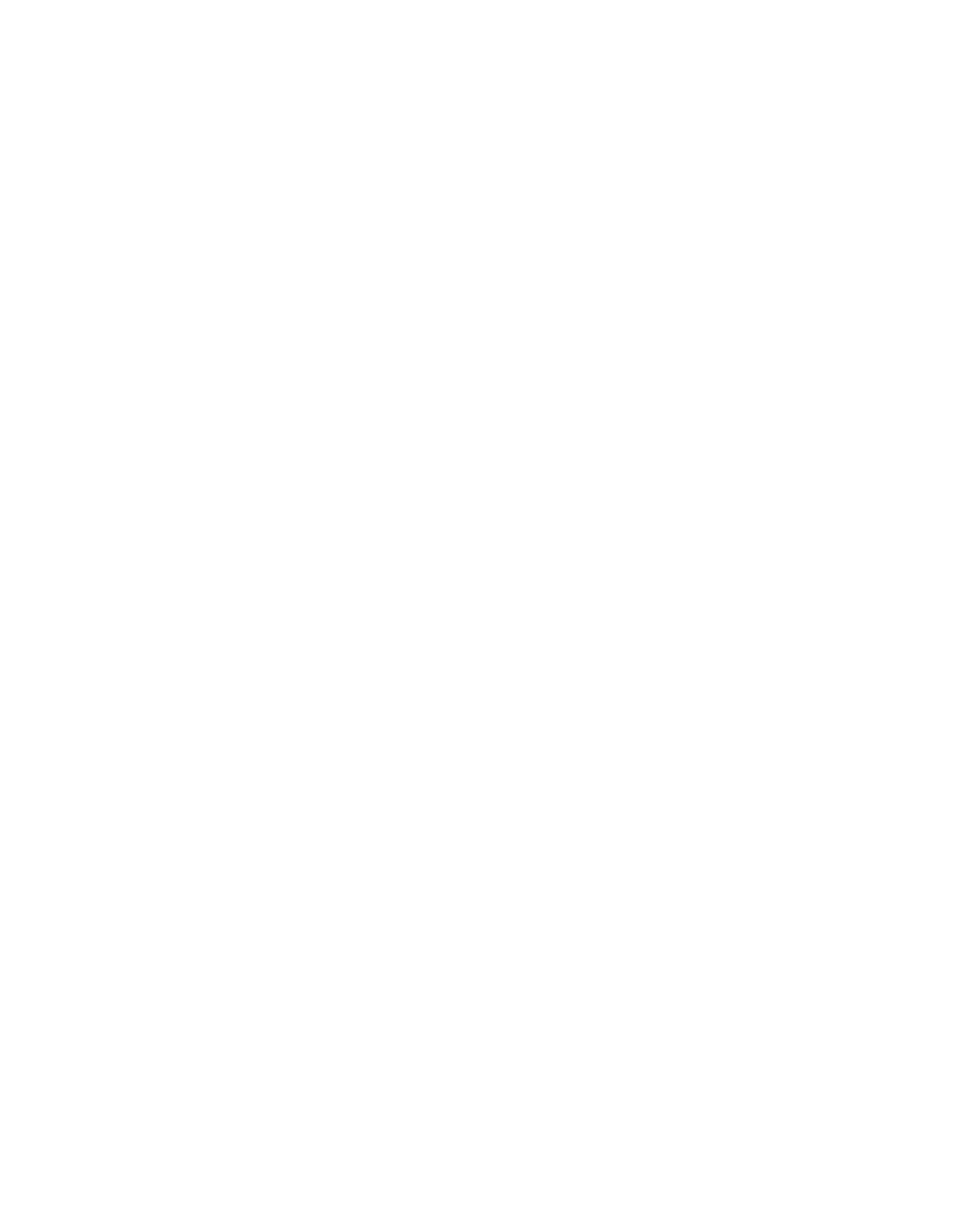### <span id="page-10-0"></span>**Division 1.1: Declaratory Provisions**

### <span id="page-10-1"></span>**1.1.1 Title of the by-law**

This by-law bears the title *« By-Law Regulating the Demolition of Immovables »* and carries the number 442.

### <span id="page-10-2"></span>**1.1.2 Repeal**

The present by-law repeals By-Law 311, entitled « *By-Law on Permits and Certificates* » as modified by all of its amendments, as well as any other incompatible provision in another by-law in force.

### <span id="page-10-3"></span>**1.1.3 Scope of the by-law and subject territory**

The present by-law, of which the provisions are imposed on all persons, applies to the whole territory of the Village of Senneville.

### <span id="page-10-4"></span>**1.1.4 Incompatibility with other by-laws or laws**

Conforming to the present by-law does not absolve the obligation to obey the other laws or by-laws of the provincial or federal government as well as any other applicable municipal by-law.

### <span id="page-10-5"></span>**1.1.5 Part-by-part adoption**

The Municipal Council of the Village of Senneville hereby declares that it is adopting the present by-law, chapter by chapter, division by division and section by section, paragraph by paragraph and subparagraph by sub-paragraph, so that if a part of the present by-law were to be declared null and void by a tribunal, such a decision would have no effect on the other parts of the by-law, except in cases where the significance and scope of the by-law or of one of its provisions should be altered or modified as a result.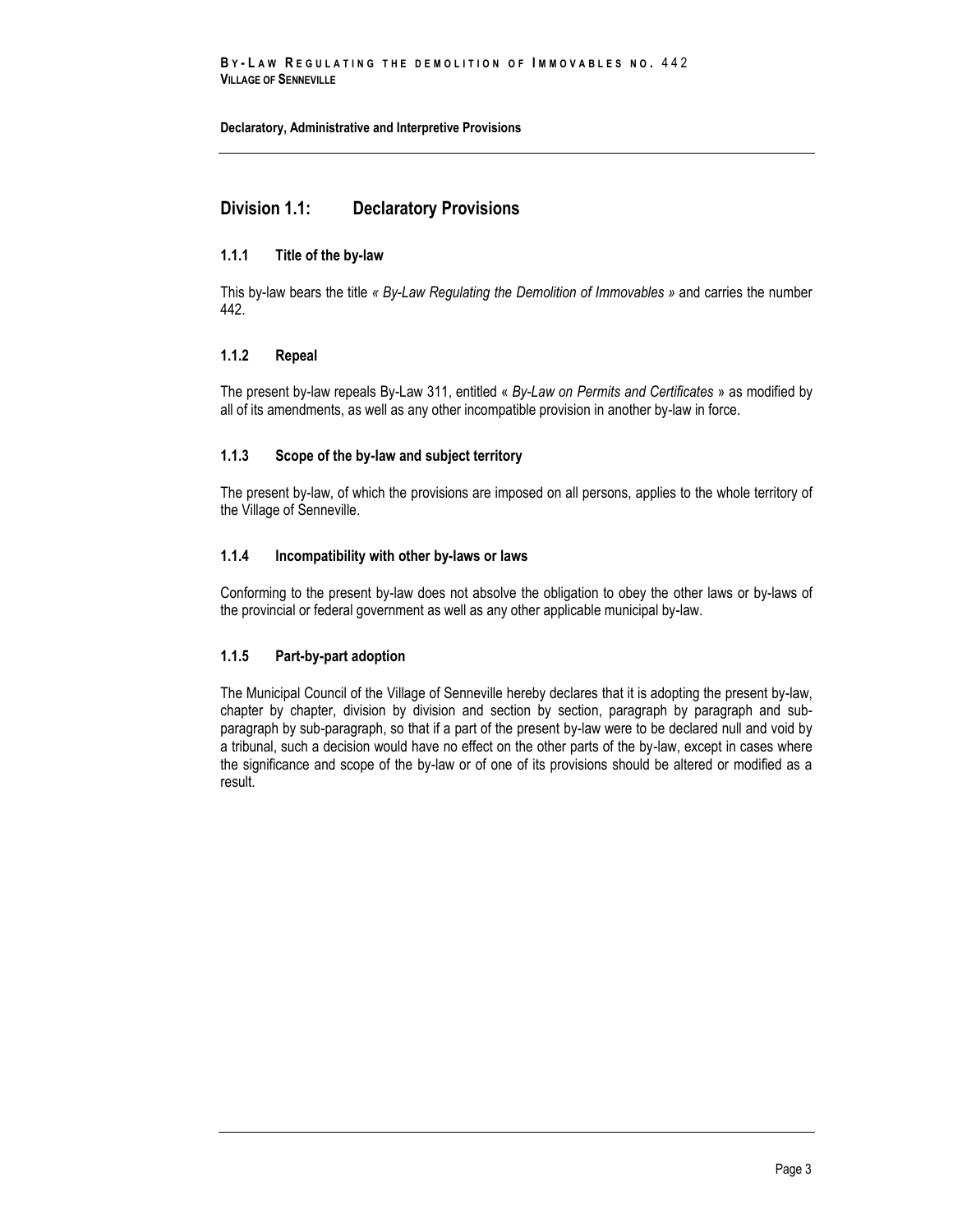### <span id="page-11-0"></span>**Division 1.2: Administrative Provisions**

### <span id="page-11-1"></span>**1.2.1 Administration and application of the by-law**

The administration and application of the present by-law are entrusted to any person nominated as a « designated official », by a resolution of the Municipal Council.

### <span id="page-11-2"></span>**1.2.2 Powers of the designated official**

<span id="page-11-3"></span>The powers of the designated official are stated in the *Permits and Certificates By-Law.*

### **1.2.3 Conformity of the application**

All applications for the demolition of immovables must be in conformity with the provisions of the present by-law.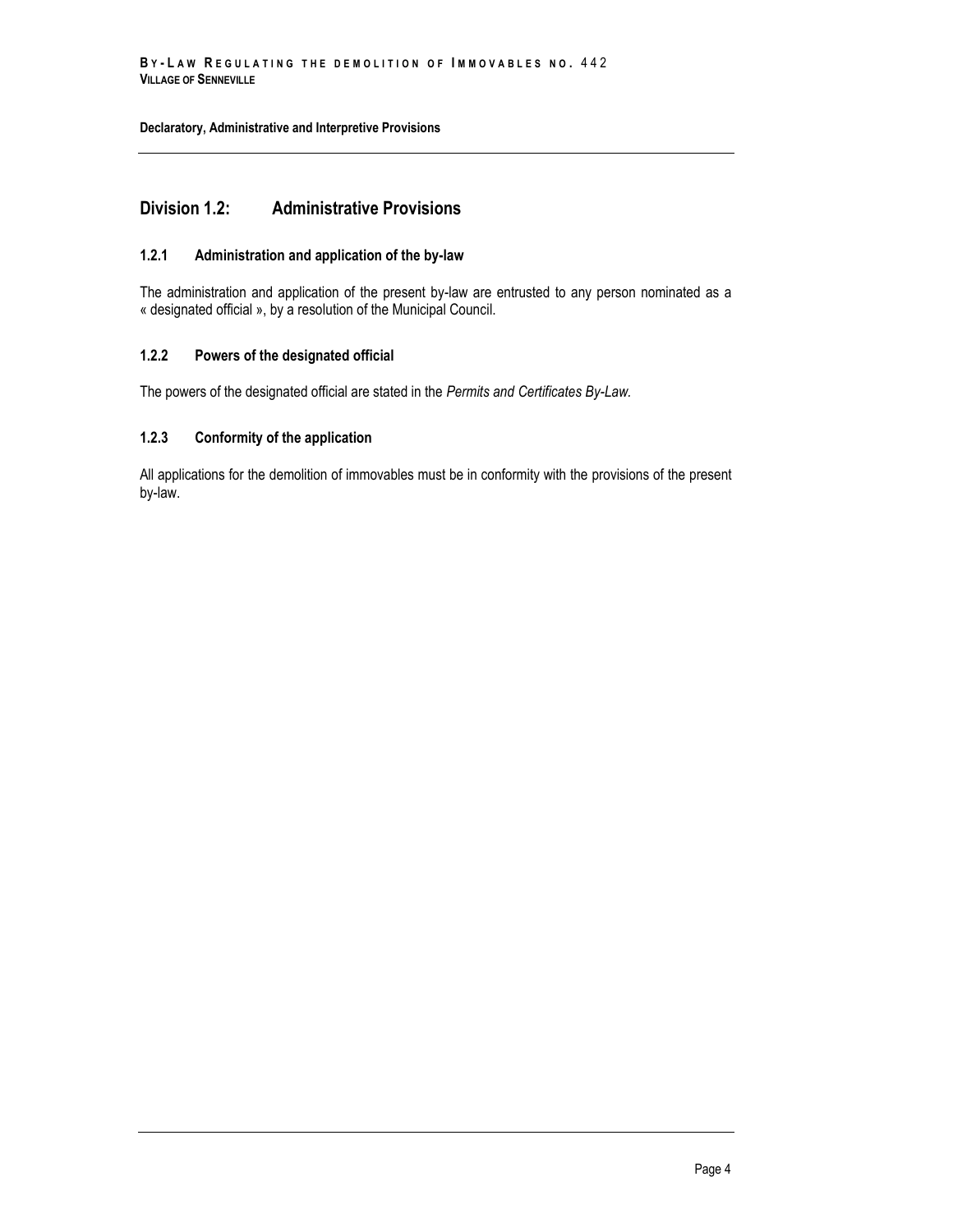### <span id="page-12-0"></span>**Division 1.3: Interpretative Provisions**

### <span id="page-12-1"></span>**1.3.1 Interpretative provisions**

When two standards or provisions of the present by-law apply to a use, building, lot or any other object governed by the present by-law, the following rules apply:

- 1. A specific standard or provision prevails over a general provision;
- 2. The most restrictive provision prevails.

Unless the context specifies otherwise, it is understood that:

- 1. The use of the words « MUST » and « SHALL » implies an absolute obligation;
- 2. The use of the verb « CAN » implies a non-obligatory option, except in the expression « CANNOT » which means « MUST NOT »;
- 3. The word « WHOMEVER » includes individuals and corporations.

The Table of Contents and the chapter titles, the divisions and the sections of the present by-law are provided to improve the text's readability. In the case of contradiction between the text and the concerned title(s) of Table of Contents, the text prevails.

Plans, appendices, tables, graphics, and symbols and all forms of expression aside from the text contained in the present by-law, are an integral part of the by-law for all legal purposes.

The dimensions, areas and other measures stated in the by-law are expressed in units of the International System.

### <span id="page-12-2"></span>**1.3.2 Numbering**

The numbering method used in this by-law is the following (when the section's text does not contain numbering related to a paragraph or sub-paragraph, it is referred to as an indented line):

- 1. Chapter
- 1.1 Division<br>1.1.1 Section
- Section
	- Indentated
		- 1. Paragraph
		- a) Sub-paragraph

### <span id="page-12-3"></span>**1.3.3 Terminology**

Unless there is an explicit indication of the contrary or unless the context indicates otherwise, the expressions, terms and words have the meaning and application attributed to them in the *Permits and Certificates By-Law,* with the exception of: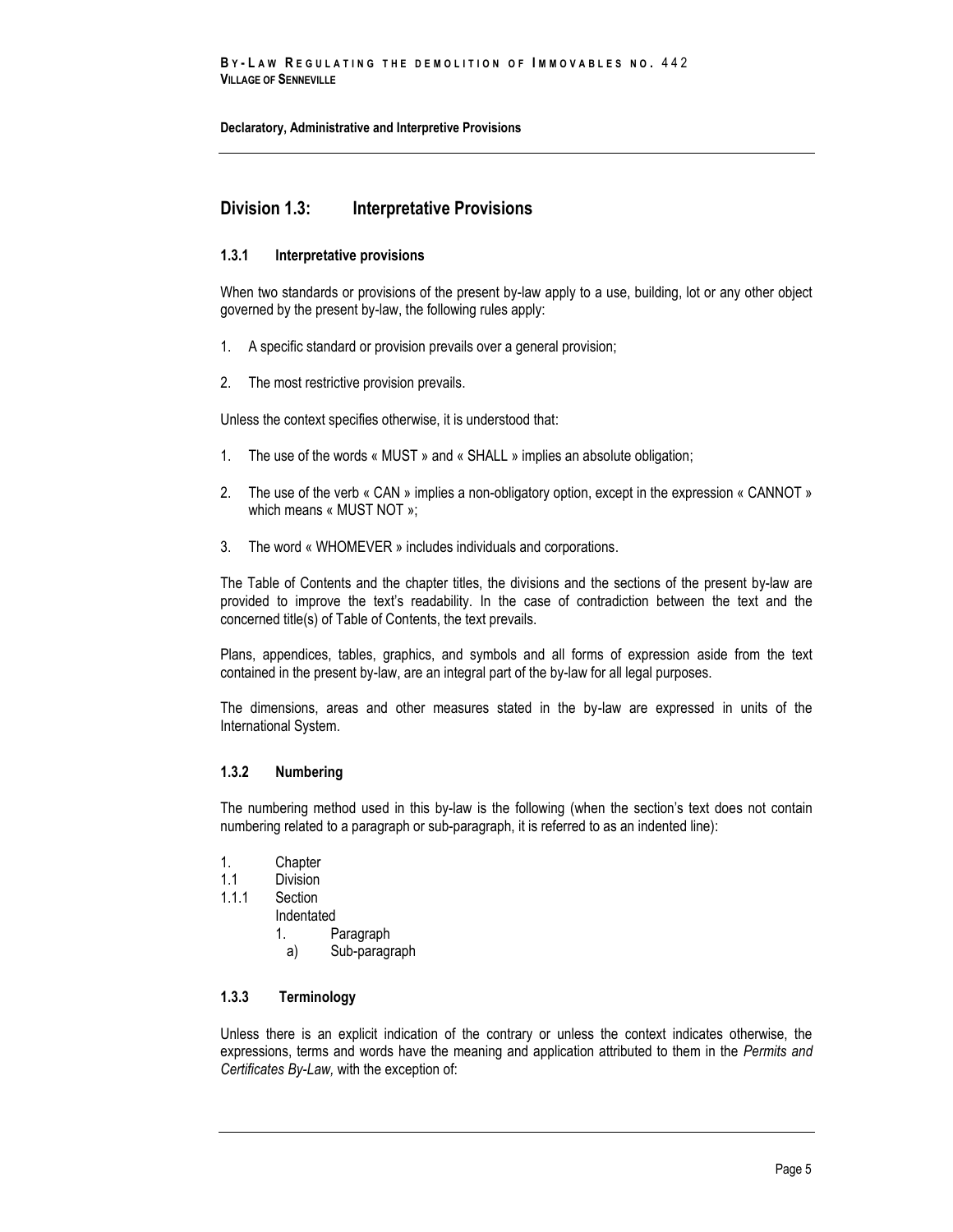### *COMMITTEE or DEMOLITION COMMITTEE:*

Demolition Committee constituted in accordance with the present by-law.

#### *DEMOLITION:*

Intervention resulting in the destruction of more than 50% of a building's volume, without considering the foundations.

### *DWELLING:*

Dwelling as considered in the *Act Respecting the Régie du logement*, RSQ, c. R-8.1.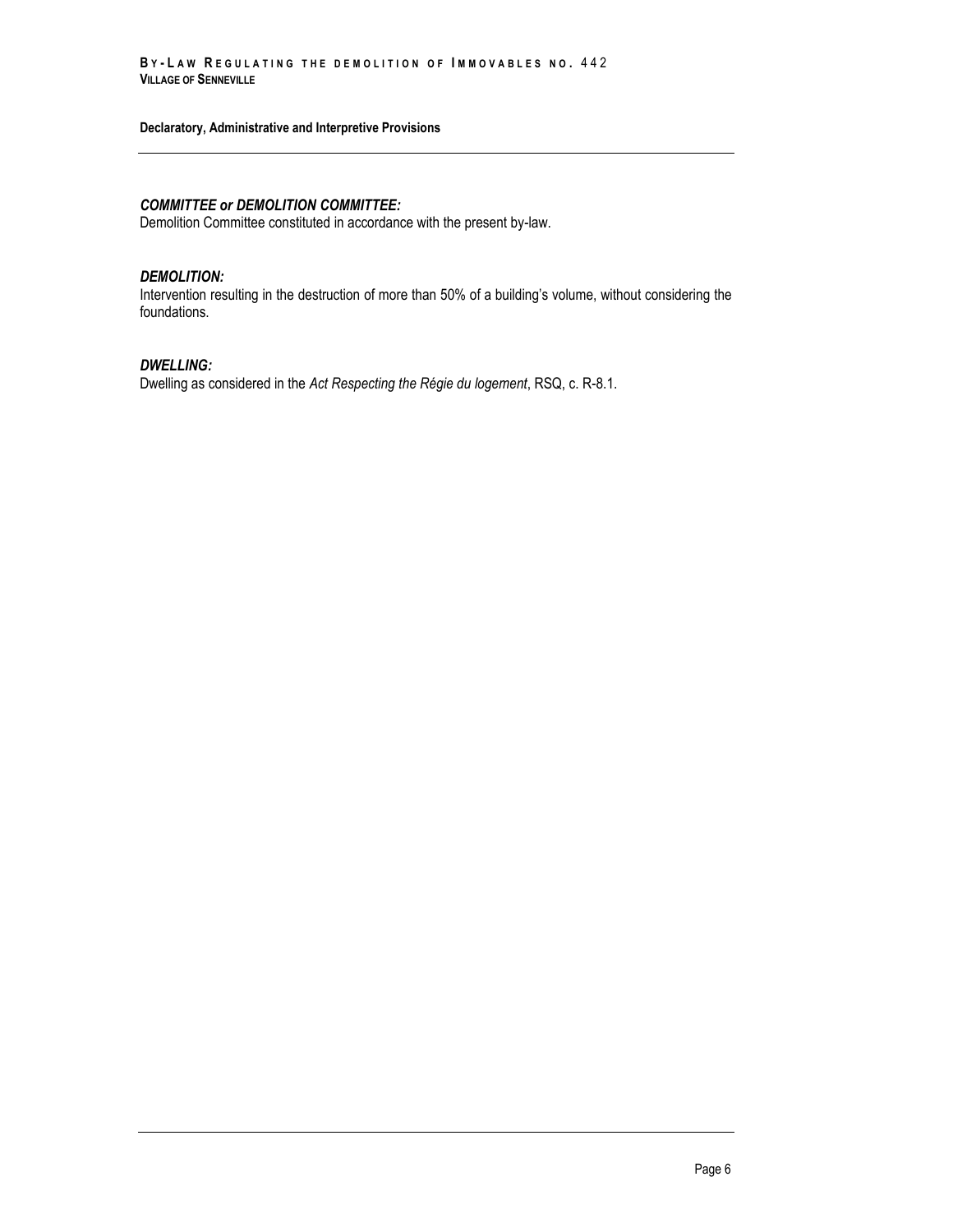

## **BY-LAW REGULATION THE DEMOLITION OF IM M O V A B L E S N <sup>O</sup> 4 4 2**

<span id="page-14-0"></span>**CHAPTER 2:**

**Provisions Relating to the Eligibility and Processing of an Application**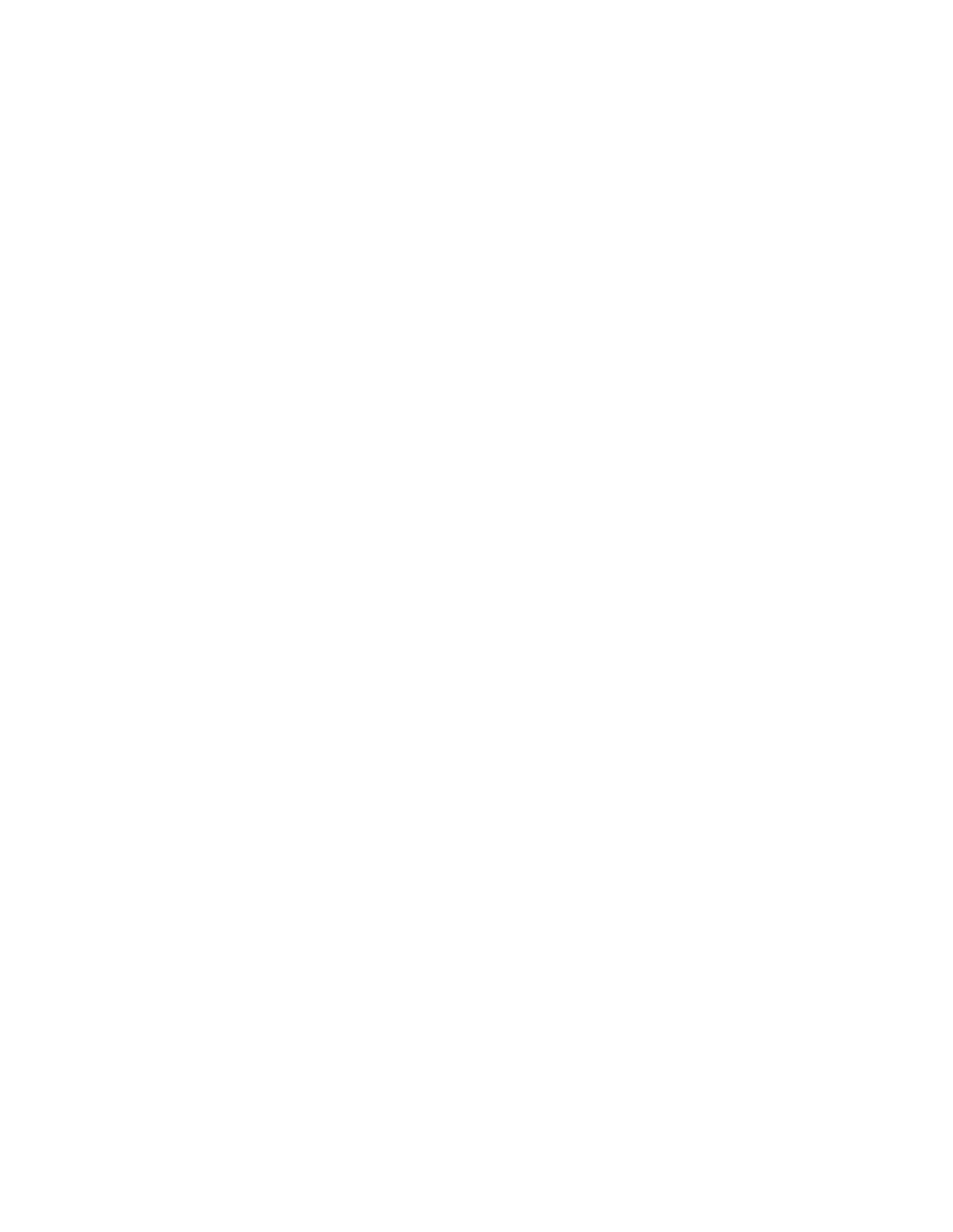### <span id="page-16-0"></span>**Division 2.1: Subject Intervention and Content of the Application**

### <span id="page-16-1"></span>**2.1.1 Subject intervention**

It is prohibited to demolish a main or accessory building unless the owner of this immovable has previously obtained an approval in conformity with the present by-law.

The first paragraph does not apply in the following cases:

- 1. For accessory buildings that are not part of a property identified as being of exceptional or significant architectural interest (buildings of interest) in the *Site Planning and Architectural Integration Programs By-Law*;
- 2. For buildings that must be demolished for public safety reasons.

\_\_\_\_\_\_\_\_\_\_\_\_\_\_\_\_\_\_\_\_\_\_\_\_\_\_\_\_\_\_\_\_\_\_\_\_\_\_\_\_\_\_\_\_ Modified by Bylaw no. 442-1 in force on May 6, 2015.

### <span id="page-16-2"></span>**2.1.2 Eligible applications**

An application for the demolition of an immovable must include a preliminary program for the reuse of vacated land, which will result of the demolition application. The program may also consist in the renovation, extension, etc. of another building situated on the same lot.

However, the Municipal Council can set conditions to the building's demolition, to the extent that the preliminary program for the reuse of vacated land will later be subject to the *Site Planning and Architectural Integration Programs By-Law.* In this case, the applicant can only proceed with the authorized demolition once the plans have been approved by the Municipal Council within the framework of the *Site Planning and Architectural Integration Programs By-Law.*

\_\_\_\_\_\_\_\_\_\_\_\_\_\_\_\_\_\_\_\_\_\_\_\_\_\_\_\_\_\_\_\_\_\_\_\_\_\_\_\_\_\_\_\_ Modified by Bylaw no. 442-1 in force on May 6, 2015.

### <span id="page-16-3"></span>**2.1.3 Submission of the application**

The applicant of a demolition application must submit a written request in 1 copy, as well as the plans and documents required by section 2.1.4 of the present by-law.

### <span id="page-16-4"></span>**2.1.4 Content of the application**

The applicant of a demolition application must submit a written request on the form provided by the designated official and submit the following plans and documents:

- 1. Complete contact details of the owner (name, address and telephone number);
- 2. In the case where an application is submitted by an authorized representative, a proxy signed by owner authorizing the representative to act on his/her behalf;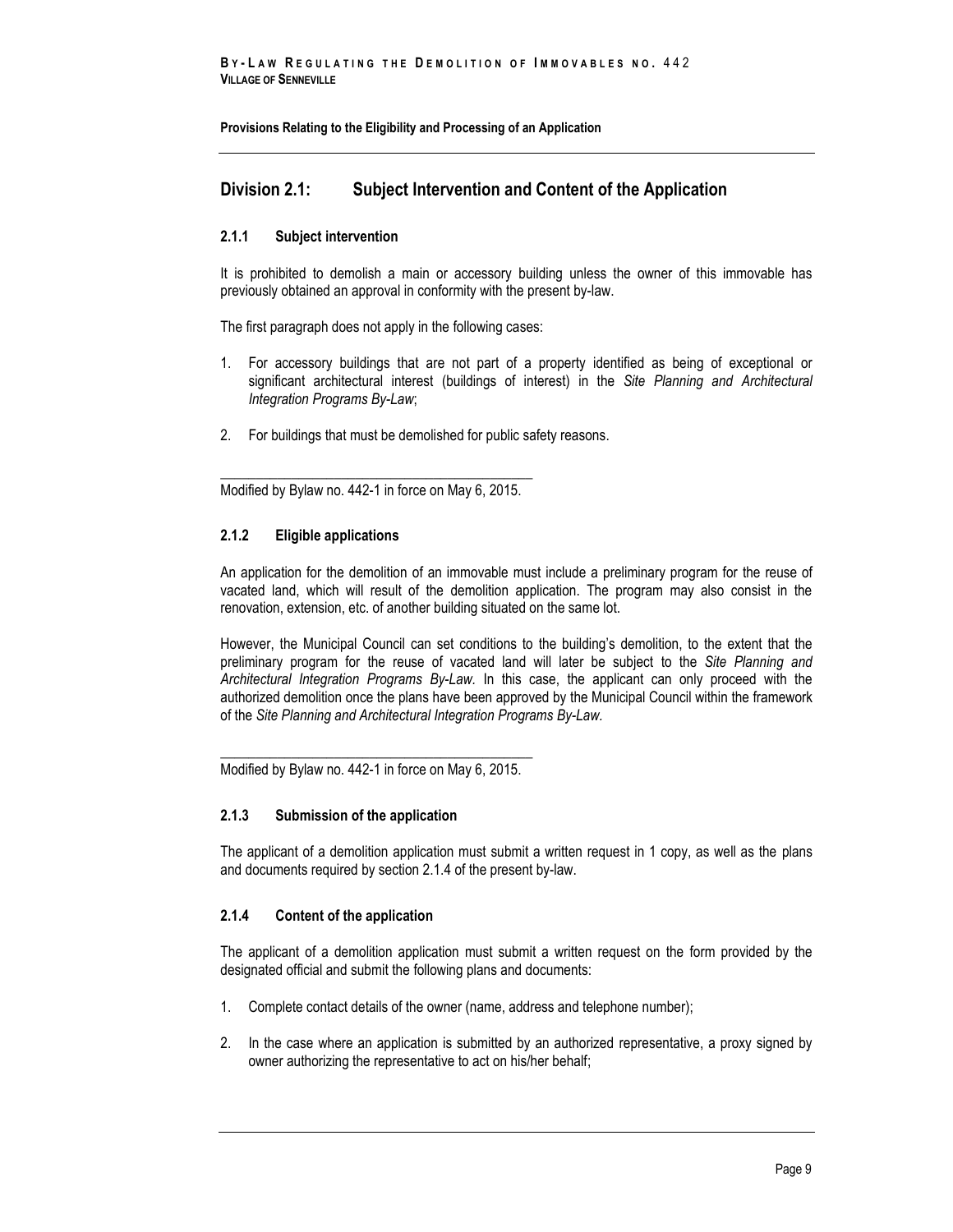- 3. The property title for the immovable contained in the application to confirm the applicant's ownership;
- 4. A description of the lot or parcel on a cadastral plan or a certificate of location;
- 5. Recent photographs, taken no more than 30 days before the application's submission, of buildings, structures, projects and lot;
- 6. The building's current occupation and when applicable, the measures to be undertaken to relocate tenants or the date since which it has been vacant;
- 7. The grounds justifying the application for authorization to demolish;
- 8. An expert's report on the general state of the immovable, prepared by a professional;
- 9. A heritage study of the immovable prepared by a professional;
- 10. The program for the reuse of vacated land, including all plans and documents required by the *Permits and Certificates By-Law* or any other applicable by-law;
- 11. Timeframes for demolition and reconstruction work.

The plans and documents required in the present section are added to those required by the *Permits and Certificates By-Law* in the case where a permit or certificate application is submitted.

### <span id="page-17-0"></span>**2.1.5 Proxy**

If the applicant requesting the authorization for demolition is not the owner of the building, structure or lot described to in the application, he/she must include a proxy upon submission of the application, signed by the owner and authorizing him/her to submit the application.

### <span id="page-17-1"></span>**2.1.6 Application Fees**

The fees applicable to the review and processing of a demolition application are set at \$600.

In all cases, these fees are non refundable.

These fees do not cover the fees applicable to the issuance of a permit or certificate.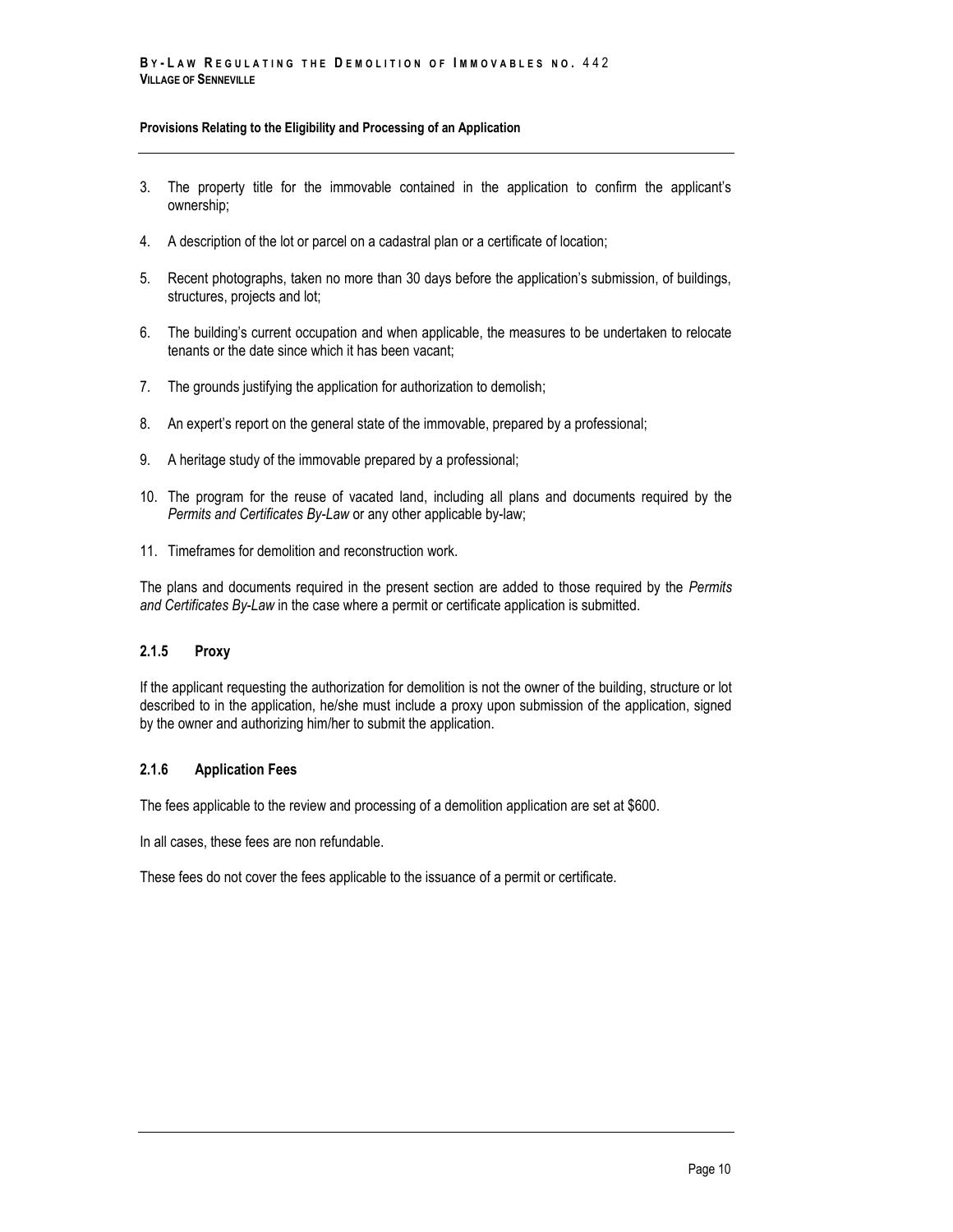### <span id="page-18-0"></span>**Division 2.2: Constitution of the Demolition Committee**

### <span id="page-18-1"></span>**2.2.1 Demolition Committee's composition**

The Demolition Committee is composed of 3 members of the Municipal Council.

A Council member who ceases to be a committee member before the end of his/her mandate, or who cannot act or who has a direct or indirect personal interest in a file that is presented before the Demolition Committee, is replaced by another designated Council member to serve for the non-expired duration of the term, or for the duration of the inability to act or for the duration of the review of the file in which he/she has an interest, according to the circumstances.

### <span id="page-18-2"></span>**2.2.2 Term of mandate for Demolition Committee members**

The term of the mandate of the Demolition Committee members is one (1) year and the mandate is renewable.

### <span id="page-18-3"></span>**2.2.3 Mandate of Demolition Committee members**

The mandate of the Demolition Committee is to accept or refuse applications to authorize the demolition of an immovable subject to the present by-law and any other power conferred to it by law.

The Demolition Committee has decisional powers and its meetings are public.

### <span id="page-18-4"></span>**Division 2.3: Processing of the Application**

### <span id="page-18-5"></span>**2.3.1 Complete application**

The demolition application is considered to be complete once the fee for review has been paid and all required documents and plans have been submitted to the designated official.

### <span id="page-18-6"></span>**2.3.2 Verification of the application**

The designated official verifies the conformity of the application with the present by-law and urban planning by-laws. At the request of the designated official, the applicant must provide all additional information required for the proper understanding of the application.

### <span id="page-18-7"></span>**2.3.3 Transmission of the application to the Demolition Committee**

Once the application is complete and the designated official has verified the conformity of the application, the demolition application is transferred to the Demolition Committee for review within 60 days.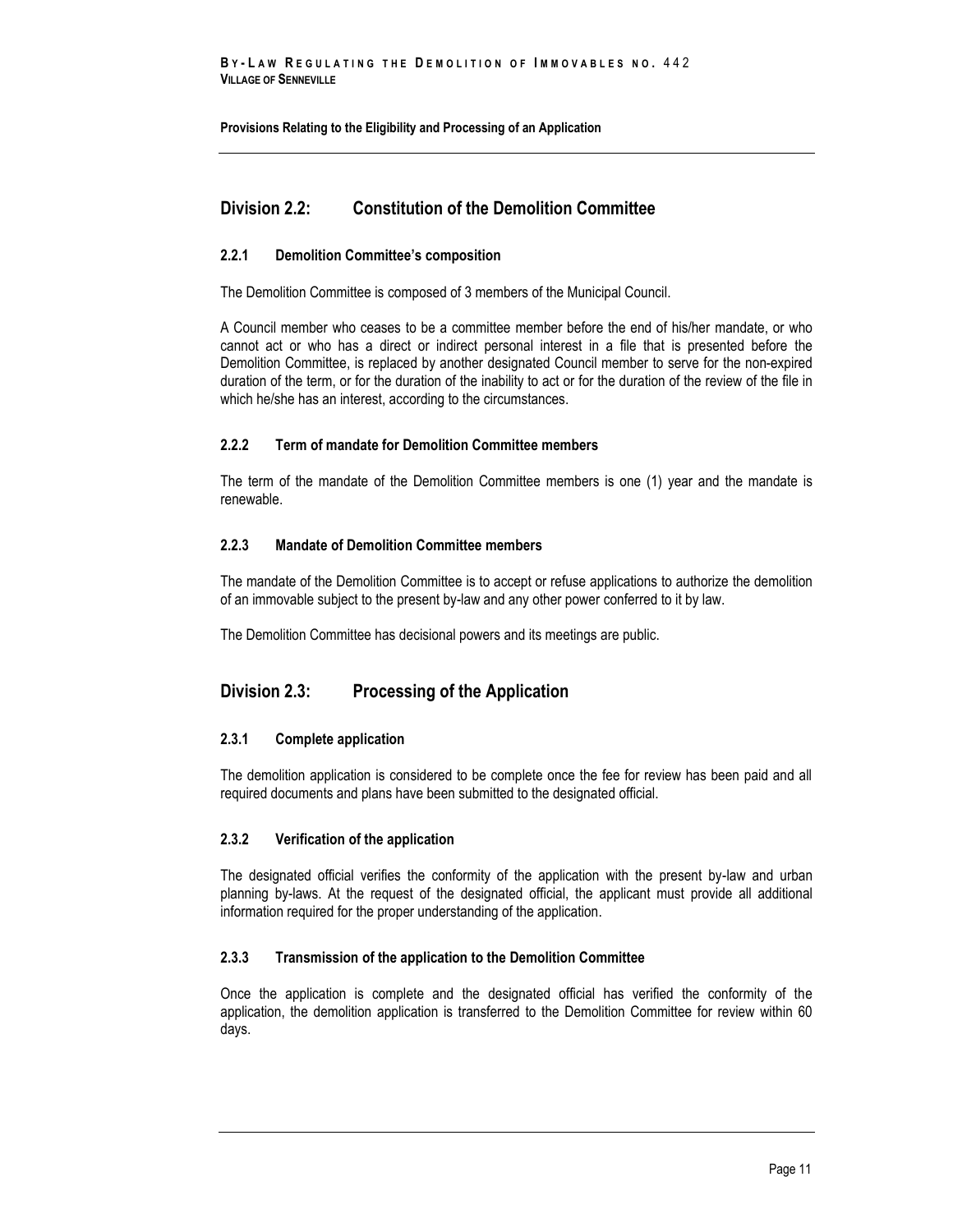### <span id="page-19-0"></span>**2.3.4 Public Notice**

At least 15 days before the holding of the meeting, at which the Demolition Committee will review and issue a decision on an application for an immovable's demolition, the Town Clerk shall publish a notice in conformity with the requirements of the law.

Notice of the application must be posted at the same time on the concerned immovable in a location that is easily visible from the street to persons passing by the property.

<span id="page-19-1"></span>The fee for the publication of the public notice is included in the fee set in section 2.1.6.

### **2.3.5 Notice to tenants**

The owner shall provide, by registered or certified mail, notification of the demolition application to each tenants of the immovable.

### <span id="page-19-2"></span>**2.3.6 Objection to demolition**

Any person with the intent of objecting the demolition shall, within 10 days of the public notice's publication or within the 10 days following the posting of the notice on the concerned immovable, state his/her objection and reasons for the objection, in writing to the Town Clerk.

Before rendering its decision, the Demolition Committee must consider the objections received.

<span id="page-19-3"></span>Furthermore, the Demolition Committee can hold a public meeting, as it considers appropriate.

### **2.3.7 Acquisition of an immovable subject to demolition**

When the concerned immovable contains one or more dwellings and as long as the Demolition Committee has not rendered its decision, a person wishing to acquire this immovable with the intent of conserving rental housing units, can write to the Town Clerk to request a delay in order to undertake the necessary steps to acquire the immovable.

If the Demolition Committee deems that proper justification exists, it can delay its decision and grant the potential acquirer a timeframe of no more than 2 months from the end of the hearing to allow negotiations to occur. The Demolition Committee cannot delay its decision for this purpose more than once.

### <span id="page-19-4"></span>**2.3.8 Decision of the Demolition Committee**

The Demolition Committee grants authorization if it is convinced the demolition is desirable for both public interest and the interest of the applicant, with the following considerations:

- 1. The state of the buildings for which the demolition is requested, particularly in terms of their deterioration (external, structural, foundation, etc.) and the decrease in their value due to the damages, the deterioration and the impact of the condition of the buildings on the neighborhood (the value of the land may be assessed separately from the value of the buildings to be demolished);
- 2. The heritage and historical value of the buildings for which the demolition is requested;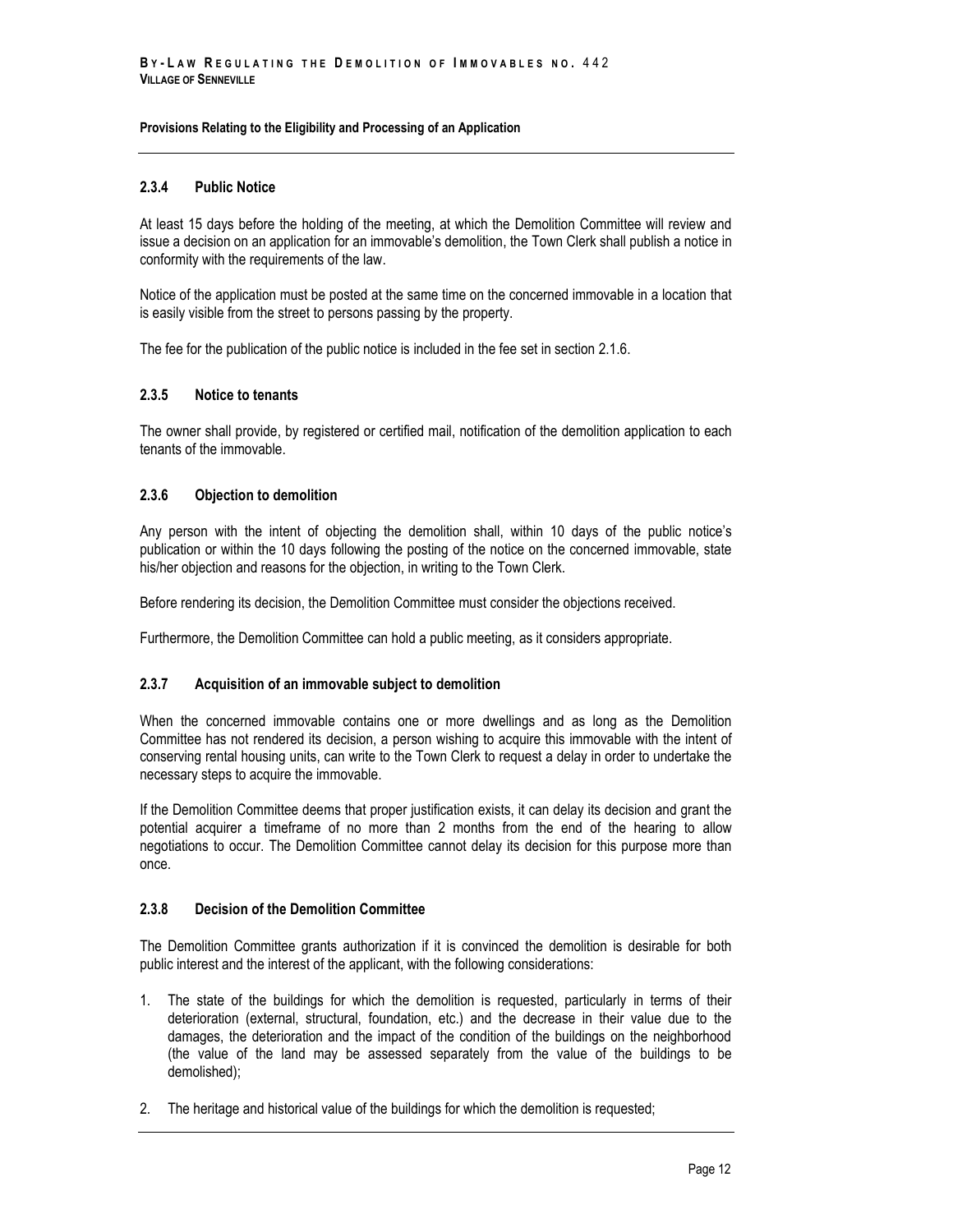- 3. The cost of restoration or refurbishment;
- 4. The projected use of the vacated land, on the premises of the demolition or elsewhere on the property and its contribution to enhancing the architectural, landscape and visual quality of the property and the Village. If the use of the proposed vacated land does not entail a new building, the value of this work is assessed on the quality of the environment and the land value of the property (the value of the land may be assessed separately from the value of the replacement project);
- 5. The prejudice caused to tenants;
- 6. Housing needs in the sector and the possibility of relocating the tenants;
- 7. Any other pertinent criteria.

The Committee's decision on the demolition must be justified and be transferred without delay to all involved parties, by registered or certified mail.

\_\_\_\_\_\_\_\_\_\_\_\_\_\_\_\_\_\_\_\_\_\_\_\_\_\_\_\_\_\_\_\_\_\_\_\_\_\_\_\_\_\_\_\_ Modified by Bylaw no. 442-1 in force on May 6, 2015.

### <span id="page-20-0"></span>**2.3.9 Approval of the preliminary program for the reuse of vacated land**

The Demolition Committee shall refuse the application if the preliminary program for the reuse of vacated land was not been approved or if the applicable fees were not paid.

The program for the reuse of vacated land cannot be approved unless it is in conformity with the urban planning by-laws, including a review within the *Site Planning and Architectural Integration Programs By-*Law. To determine this conformity, the Demolition Committee must consider the by-laws in force at the moment the program is submitted, except in the case where the issuance of a building permit for the proposed program is suspended by a notice of motion.

When the issuance of the permit is suspended, the Demolition Committee cannot approve the program before the suspension's expiry or the coming into force of the modifying by-law for which notice of motion was adopted if the coming into force precedes the suspension's expiry; the Committee's decision is then rendered in consideration of the by-laws in force at the time of the decision.

### <span id="page-20-1"></span>**2.3.10 Conditions for an authorization to demolish**

When the Demolition Committee grants authorization, it can impose any condition relating to the immovable's demolition or to the reuse of the vacated land.

It can notably:

- 1. Set the timeframe in which demolition work must begin and be completed. With reasonable grounds, the Demolition Committee can modify the set timeframe, provided the request was made prior to the timeframe's expiry;
- 2. Request a monetary guarantee for the carrying out of the program for the reuse of vacated land, prior to the issuance of the certificate of authorization for demolition, the amount of which cannot exceed the value of the immovable to be demolished on the assessment roll;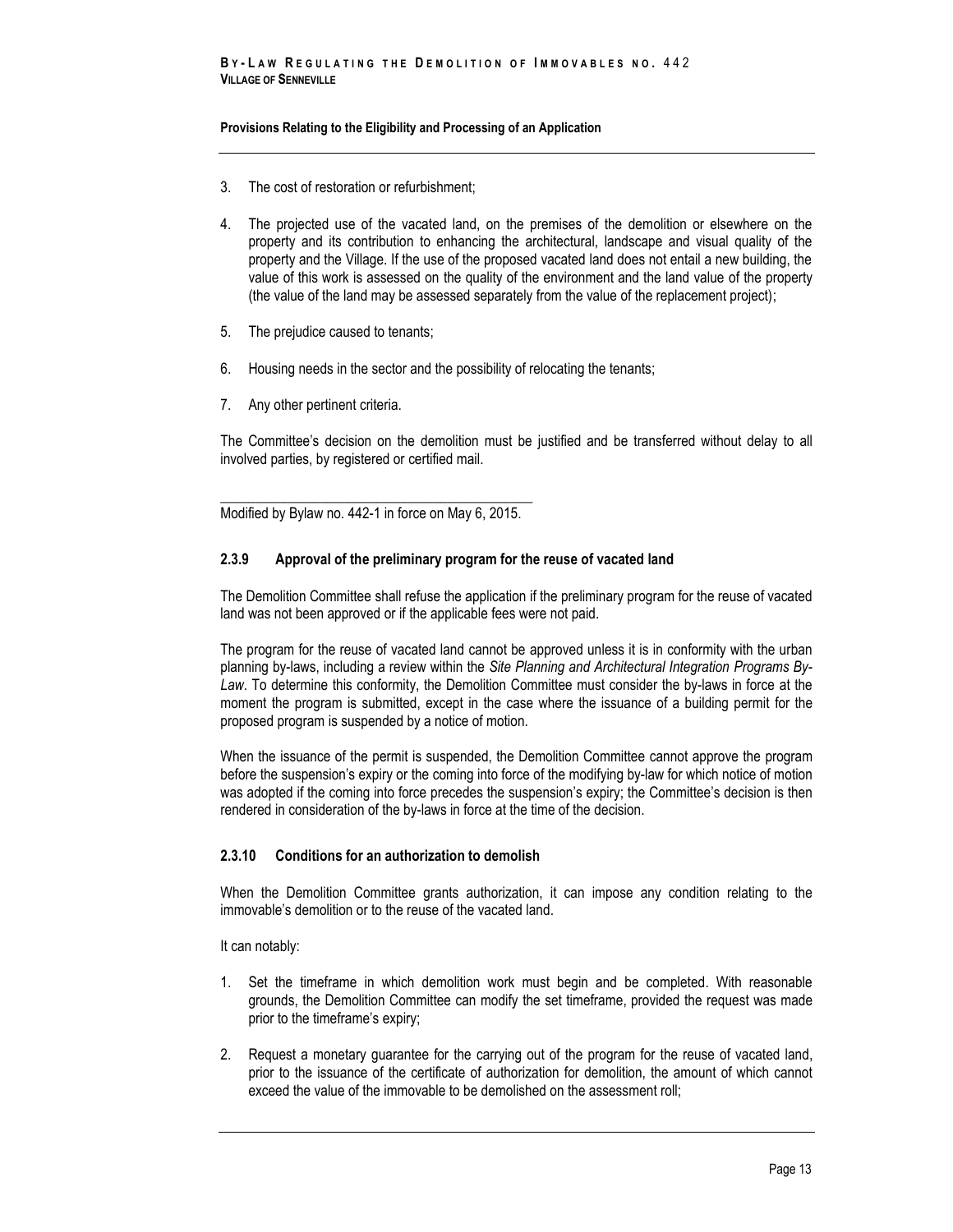3. Determine the conditions of a tenant's relocation, when the immovable contains one or more dwellings.

### <span id="page-21-0"></span>**2.3.11 Appealing the Demolition Committee Decision**

Any person may, within 30 days of the Demolition Committee's decision, appeal the decision before Council.

Any member of Council, including a Demolition Committee member, can sit on Council to hear an appeal submitted in accordance with the first paragraph.

The Council can confirm the Demolition Committee's decision or render any decision the Committee should have taken.

#### <span id="page-21-1"></span>**2.3.12 Permit or certificate issuance**

No certificate of authorization for a demolition can be issued by the designated official in accordance with the present by-law and with the *Permits and Certificates By-Law* before the expiry of the 30-day timeframe mentioned in section 2.3.11, nor if there was an appeal in accordance with this section, before the Council issued a decision authorizing a demolition.

#### <span id="page-21-2"></span>**2.3.13 Execution of demolition work**

If the demolition work is not completed in the set timeframe, the Council can carry them out and recover the costs from the owner. These costs become a priority lien on the lot where the immovable is located, with the same title and rank as the debt identified in paragraph  $5^{\circ}$  of section 2651 of the Civil Code; these costs are guaranteed by a legal hypothec on the lot.

### <span id="page-21-3"></span>**2.3.14 Obligations of the landlord**

A landlord who has obtained an authorization to demolish may evict a tenant in order to demolish a dwelling.

However, a tenant cannot be forced to leave his/her dwelling before the expiry of the lease or the expiry of a three-month delay starting from the date of the certificate of authorization's issuance, whichever event comes latest.

The landlord must pay an indemnity equivalent to three months rent to the evicted tenant, as well as his/her moving expenses. If the claim for damages for the prejudice the tenant has endured exceeds this sum, the tenant can file his/her claim with the *Régie du logement* for the appropriate amount.

The indemnity is payable upon the tenant's departure and the moving expenses, on presentation of supporting documents and receipts.

### <span id="page-21-4"></span>**2.3.15 Expiry of an authorization to demolish**

If the demolition work is not undertaken before the expiry of the timeframe established by the Demolition Committee, the demolition authorization becomes null and void.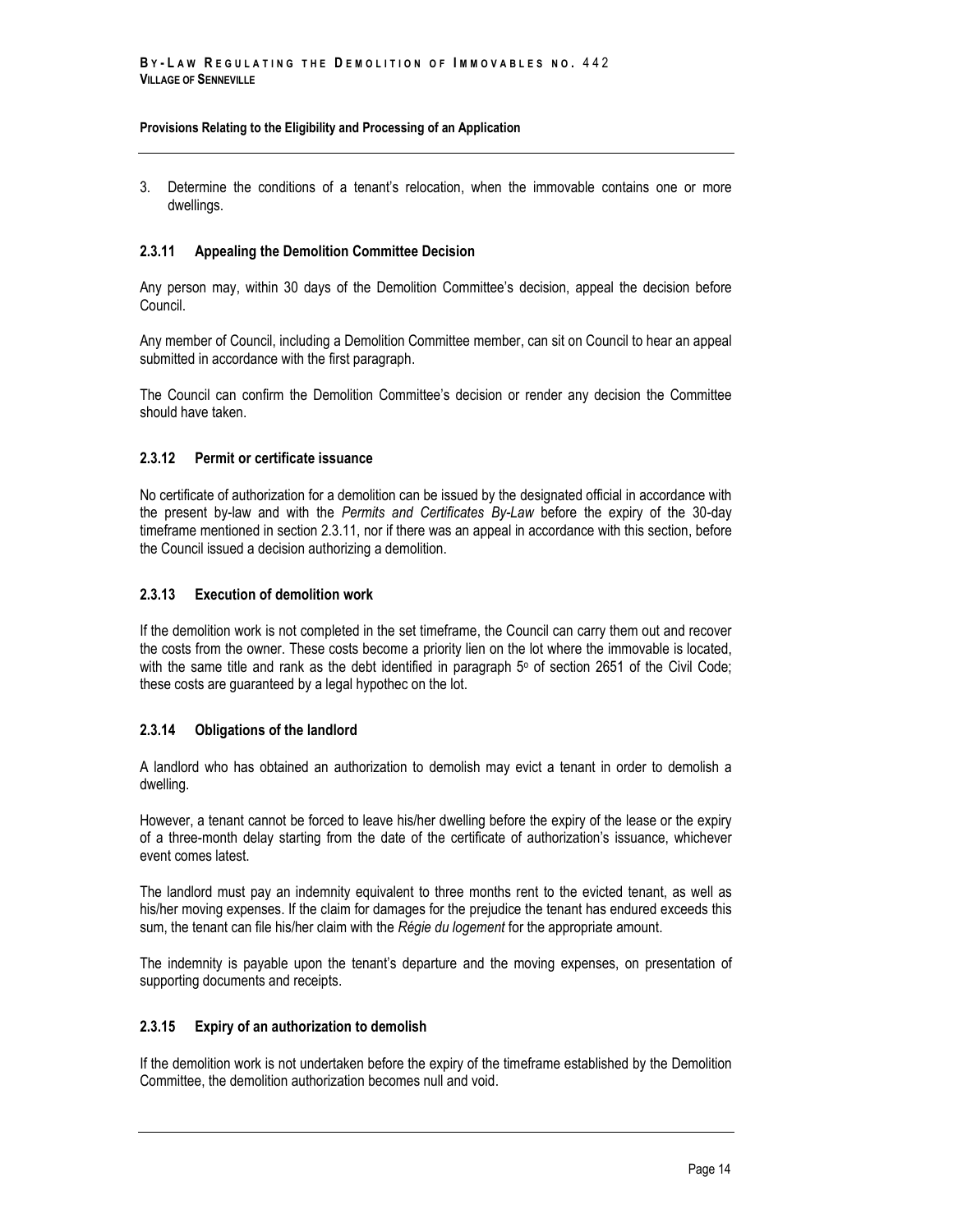#### **B Y - L A W R E G U L A T I N G T H E D E M O L I T I O N OF I M M O V A B L E S N O .** 4 4 2 **VILLAGE OF SENNEVILLE**

### **Provisions Relating to the Eligibility and Processing of an Application**

If at the expiry date of this timeframe, a tenant continues to occupy his/her dwelling, the lease is rightfully extended and the landlord can file a request within the month to the *Régie du logement* to have the rent set.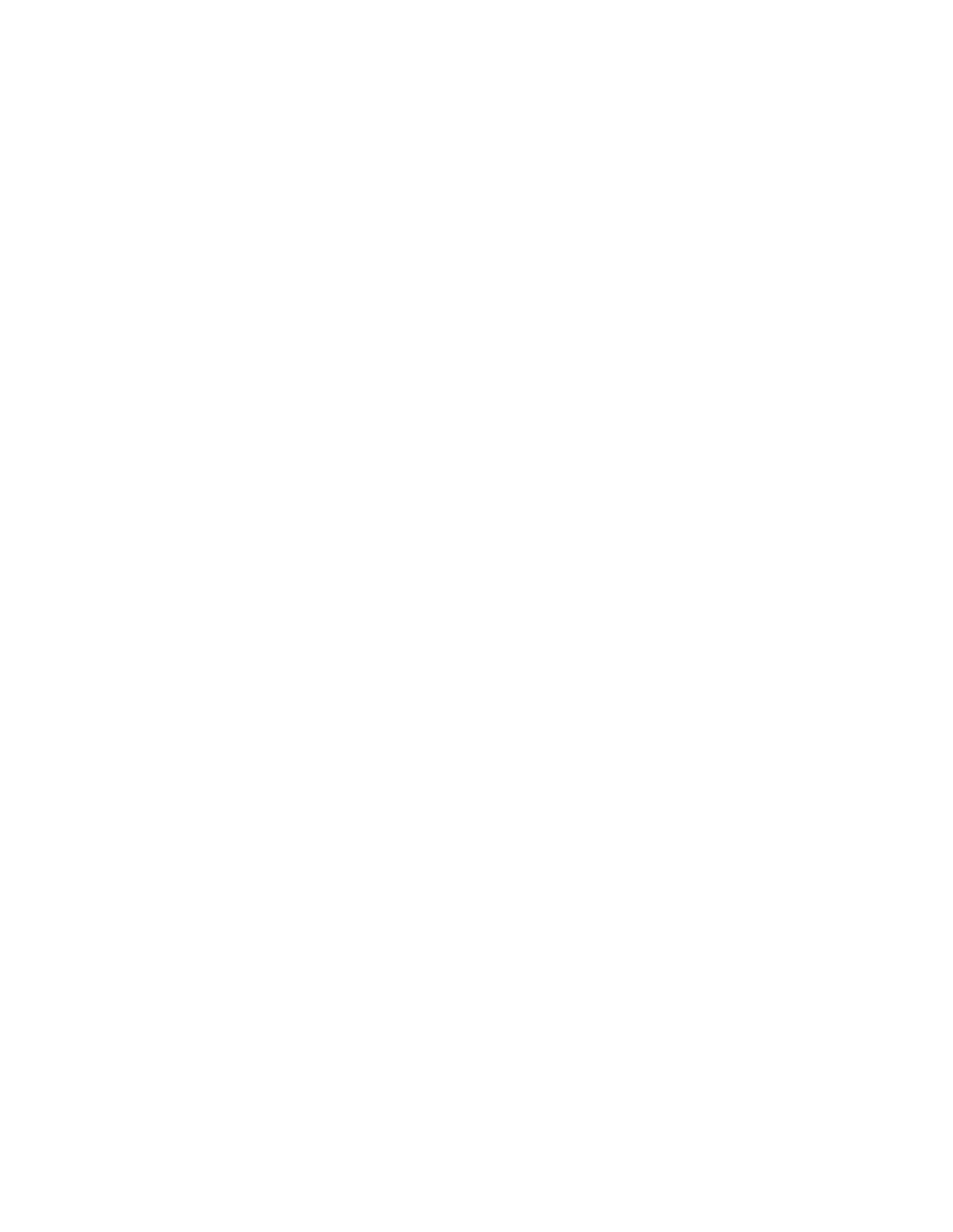

# **BY - L A W RE GU L A T I N G T H E DE M O L I T I O N O F IM M O V A B L E S N <sup>O</sup> 4 4 2**

<span id="page-24-0"></span>**CHAPTER 3:**

**Final Provisions**